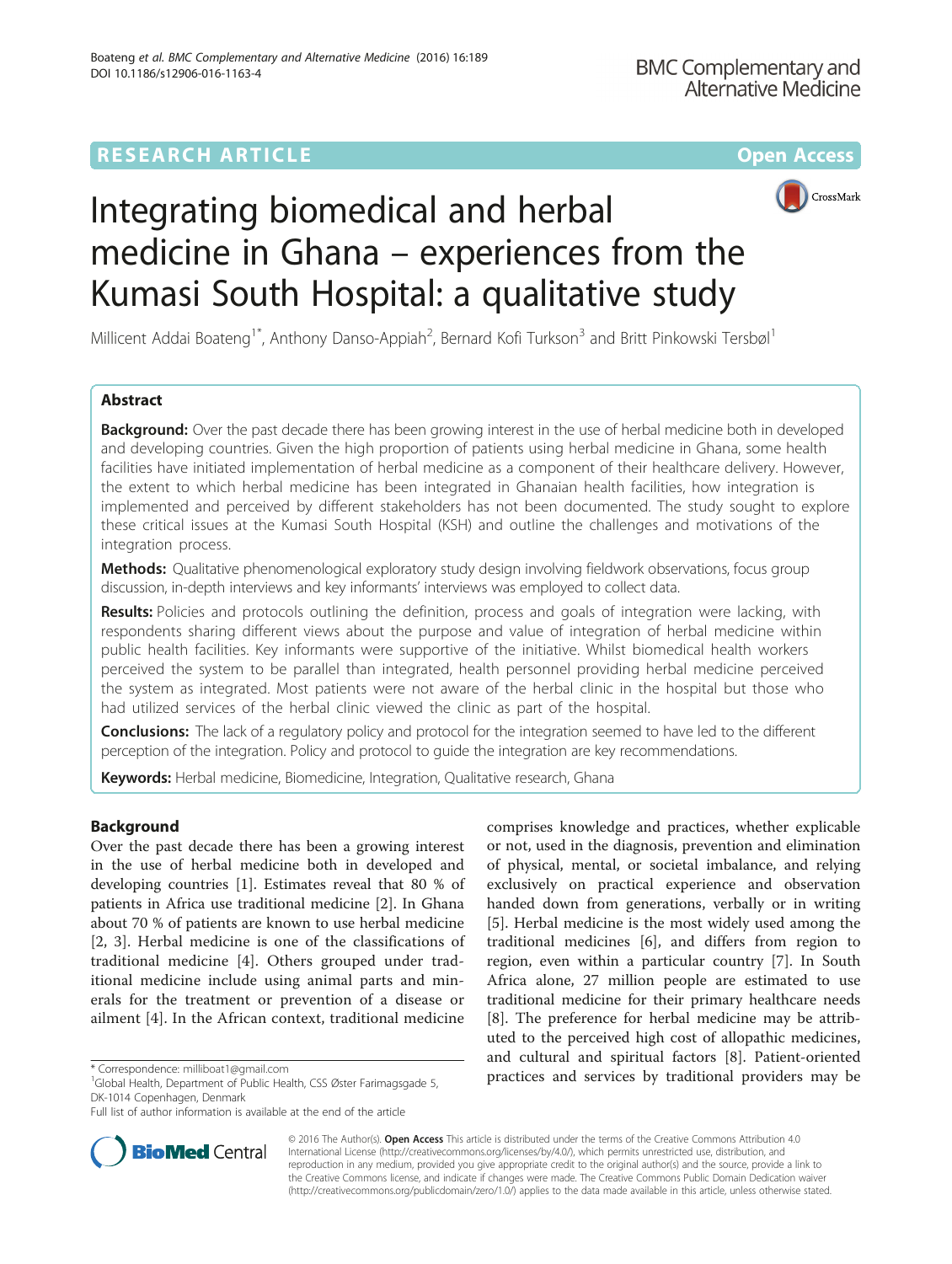another reason for patients' preference for herbal medicines [[9](#page-7-0)].

Views on herbal medicine use in Africa differ among biomedical health professionals. A study from Nigeria showed that 41 % of physicians interviewed believed that herbal medicine could be effective for some of the chronic diseases [[10](#page-7-0)] although most still thought herbal medicine could only be effective if considered as a complementary medicine [[10](#page-7-0)]. A study conducted in two provinces in South Africa suggested that although herbalists were willing to work with biomedical practitioners, the collaborative effort was not equally received by biomedical practitioners [\[11\]](#page-7-0). The study also showed that although some community health workers had personal experience with traditional or herbal medicine, they were less likely to recommend it to patients [11, 12]. The process of integrating herbal medicine with biomedicine has been slow and difficult in most countries [[12](#page-7-0), [13](#page-7-0)]. In Ghana, anti-malaria herbal medicines are often used to complement allopathic anti-malaria drugs [\[14\]](#page-7-0). A recent study on medicines use by pregnant women visiting health facilities showed that regardless of the prescription given, most women with malaria also used some herbal medicines [[15\]](#page-7-0), even when some of these medicines had clear caution against use by pregnant and lactating women [\[15\]](#page-7-0).

In Ghana there are currently six known biomedical research institutions of which four mainly conduct testing for safety and efficacy and two for microbiological testing of herbal medicines [\[16](#page-7-0)]. The six institutions are Noguchi Memorial Institute for Medical Research; Centre for Clinical and Pharmacology and Therapeutics, University of Ghana (UG); Faculty of Pharmacy, Kwame Nkrumah University of Science and Technology (KNUST); Centre for Scientific Research into Plant Medicine (CSRPM) [[17](#page-7-0)] and the Department of Chemistry, University of Cape Coast (UCC) [[16\]](#page-7-0). Whilst the Noguchi Memorial Institute for Medical Research is responsible for conducting both microbiological and biological testing [[16](#page-7-0)], the Centre for Scientific Research into Plant Medicine (CSRPM) combines research, production of herbal medicine and clinical care [[17](#page-7-0)] and KNUST trains herbal medical practitioners similar to the training provided for biomedical practitioners in Ghana [[16](#page-7-0), [18](#page-7-0)].

Bodeker discusses two models of integration [[12](#page-7-0)], from the developing countries experience, namely 1) integration of biomedical and traditional medicines through medical education and practice, and 2) parallel integration. Integration through medical education recognizes and incorporates traditional medicine in the health care delivery system and also covered by national health insurance [\[19](#page-7-0)]. China is an example of this model as the country has successfully integrated traditional medicine into its biomedical health system [\[12](#page-7-0), [13\]](#page-7-0). For instance, 95 % of hospitals have traditional medicine departments and these departments serve 20 % of in-patients on a daily basis [[12\]](#page-7-0). Parallel integration involves separation of biomedical and traditional medicine in the national health system [\[12, 19](#page-7-0)]. This model is commonly found in African countries like Nigeria, Guinea and Ghana but also some Asian countries such as India and South Korea [\[19](#page-7-0)] This model does not usually involve formal educational training or utilization of the formal health care delivery system and thus regulation [[19](#page-7-0)]. It may also not be supported by health insurance systems. The WHO adds a third model namely, Tolerance Model where biomedical health facilities are encouraged to compliment delivery of care by some traditional medicines which have been endorsed by the country's legislation [[19\]](#page-7-0).

Hierarchical medical pluralism within a nation is a universal phenomenon and has been discussed in terms of the analytical concepts of structural superiority (the power, prestige and wealth the system is granted) and functional strength (how widely the system is distributed and utilized) [[13](#page-7-0)]. A medical system (e.g. biomedical health care) is structurally superior when it has a high level of power, prestige and wealth and functionally strong when it is widely utilized by the population. Different medical systems are most often in competition with each other and the hierarchical nature of relationship may lead structurally superior systems to dominate other types of health care [[13\]](#page-7-0). We used this differentiation in our study to help describe the position of herbal medical services in relationship to biomedical services in the process of integration at Kumasi South Hospital.

Foucault's work on governmentality and health is concerned with power relations in medical systems. Foucault explains bio-power as the situation where the population and their welfare becomes more structured and organized for the purpose of increasing productivity in the society or country [\[20](#page-7-0)]. An aspect of this is disciplinary power, which has the basic aim of creating compliant human beings [\[20](#page-7-0)]. Governmentality is viewed as a major influence on the practices of the people being governed and Foucault explained this as governing the people in terms of their social and cultural conduct rather than the administrative structures of the people [[21\]](#page-7-0). This concept of governmentality and bio power are useful for analysing and discussing the form of integration practiced and how it is perceived by stakeholders.

### Rationale

In April 2001, a council was established to regulate the practice of herbal medicine in Ghana. The recommendations of the Council allowed hospitals and pharmacies to prescribe and dispense certified herbal medicines [\[12](#page-7-0)].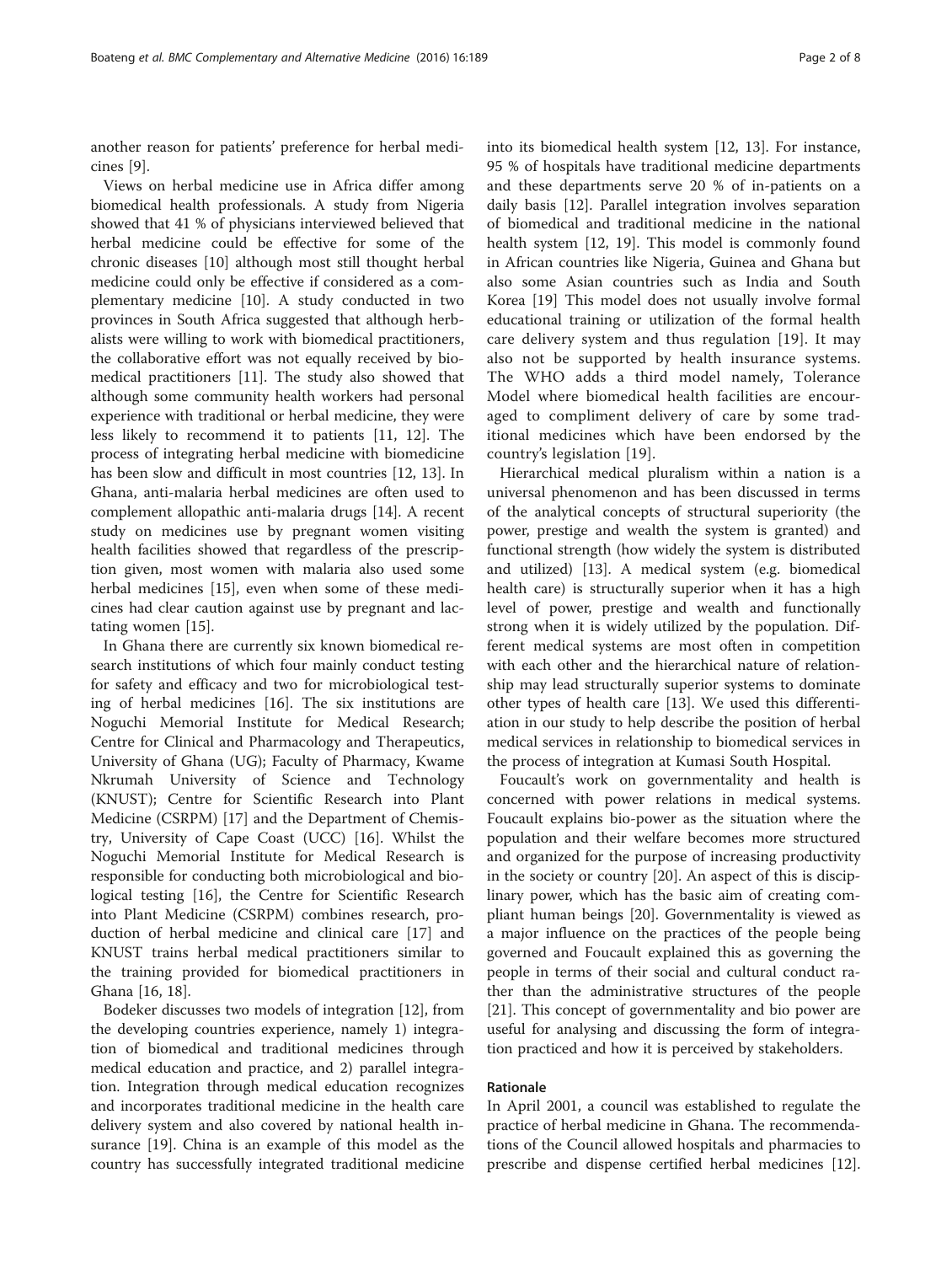Then, a policy on the practice of herbal medicine was established in 2005 followed by a recommendation on integration of biomedicine with herbal medicine and this has been piloted in some hospitals since 2011 [[16](#page-7-0)]. For the past years, there has been no document or study on the progress and perception of users and health practitioners on this integration. This study explored integration of herbal and biomedical health services within a Ghanaian health facility by investigating the practices and perception of patients, health workers and selected key informants.

#### Methods

#### Study design

This study used a qualitative phenomenological research design to collect data and explore the integration of herbal medicine with biomedicine in a hospital in Ghana. In phenomenology, the researchers work to develop a solid pre-understanding, based on existing literature, and critical reflection on the research topic, aided by critical questioning of the pre-understanding by peers and colleagues. Pre-understanding of the phenomenon and existing literature [\[21, 22\]](#page-7-0), helped to develop the research tools. The researchers resorted to the skills of probing further on the responses provided by respondents in order to better understand their personal experiences and not as preconceived. The study investigated experiences and perception of stakeholders described below, in April 2014. A purposeful and snowball sampling methods were also used to help achieve maximum variation in the study sample.

#### Study location

The study took place at the Kumasi South Hospital and settings of the five key informants mentioned below. Kumasi South Hospital is the second largest hospital in the southern part of the Ashanti region of Ghana and it is one of the 17 hospitals in the country where integration of herbal medicine introduced by the Ministry of Health was piloted. It is located within the Kumasi Metropolis with a population of 582,877 and renders services such as general medical care, public health, diagnostics, training of medical residents and specialist services including the herbal clinic.

#### Study population

A total of 34 participants took part in the study of which five were key informants from Faculty of Pharmacy (FOP), the institution that trains medical herbalist at the Kwame Nkrumah University of Science & Technology [[1\]](#page-7-0); the Pharmaceutical Directorate of the Ministry of Health [[1](#page-7-0)]; the Medical Herbalist Association [\[1](#page-7-0)]; the Ghana Federation of Traditional Medicine Practitioners [[1\]](#page-7-0) and the hospital management at Kumasi South Hospital [\[1](#page-7-0)]. These interviews focused on background insight from the perspective of trainers and policy makers about initiation of the integration. The other 29 participants included 10 patients from the biomedical unit; 6 patients from the herbal clinic; 2 biomedical practitioners; 2 medical herbalists (one of whom was the manager of the herbal clinic); 8 nurses from the biomedical unit and 1 nurse from the herbal clinic. All participants were selected purposefully based on the relevance of their experience to the study objective.

#### Data collection

The data were collected through key informant interviews, in-depth interviews, focus group discussions and participant observations. One focus group discussion involving 5 nurses was held at the biomedical unit of the Kumasi South hospital. The questions in the in-depth interviews and focus group discussions were the same. Participant observation was carried out on the compound of the hospital between the herbal clinic, the reception and the waiting areas at the biomedical out patients' department (OPD) and was focused on how patients entered the facility and how choices were made about type of health care services to utilize. Some patients were interviewed at the OPD but most were interviewed at the hospital pharmacy during the final stage of their visit to the hospital. The question guides for interviews and focus group discussions were semi-structured and aimed to gain an understanding of the perception of study participants concerning the integration process. Participants of this study were assured of anonymity and confidentiality. All respondents were either interviewed using pre-tested questionnaire in English or the local dialect Twi. The language used in each interview depended on what each study participant was most comfortable with.

#### Data management and analysis

Based on Giorgi's phenomenological framework [[23](#page-7-0)], interviews collected were transcribed and read through thoroughly. In this study, transcription was done twice (first by the research assistants and the second by the lead researcher) as a quality check. Analysis of data for phenomenological studies does not only include the responses provided by participants by word of mouth, but also, the tone of speech, body language and even silence are considered in analysing the data [[24](#page-7-0)]. Responses were captured in notes during interviews to enable the researchers to better understand and analyze the perception of the respondents. The responses were coded and recoded before grouping into themes, summarized and further analysed. Insight gained from interviews, focus group discussions and observations was compared to triangulate the responses to ensure validity of the data.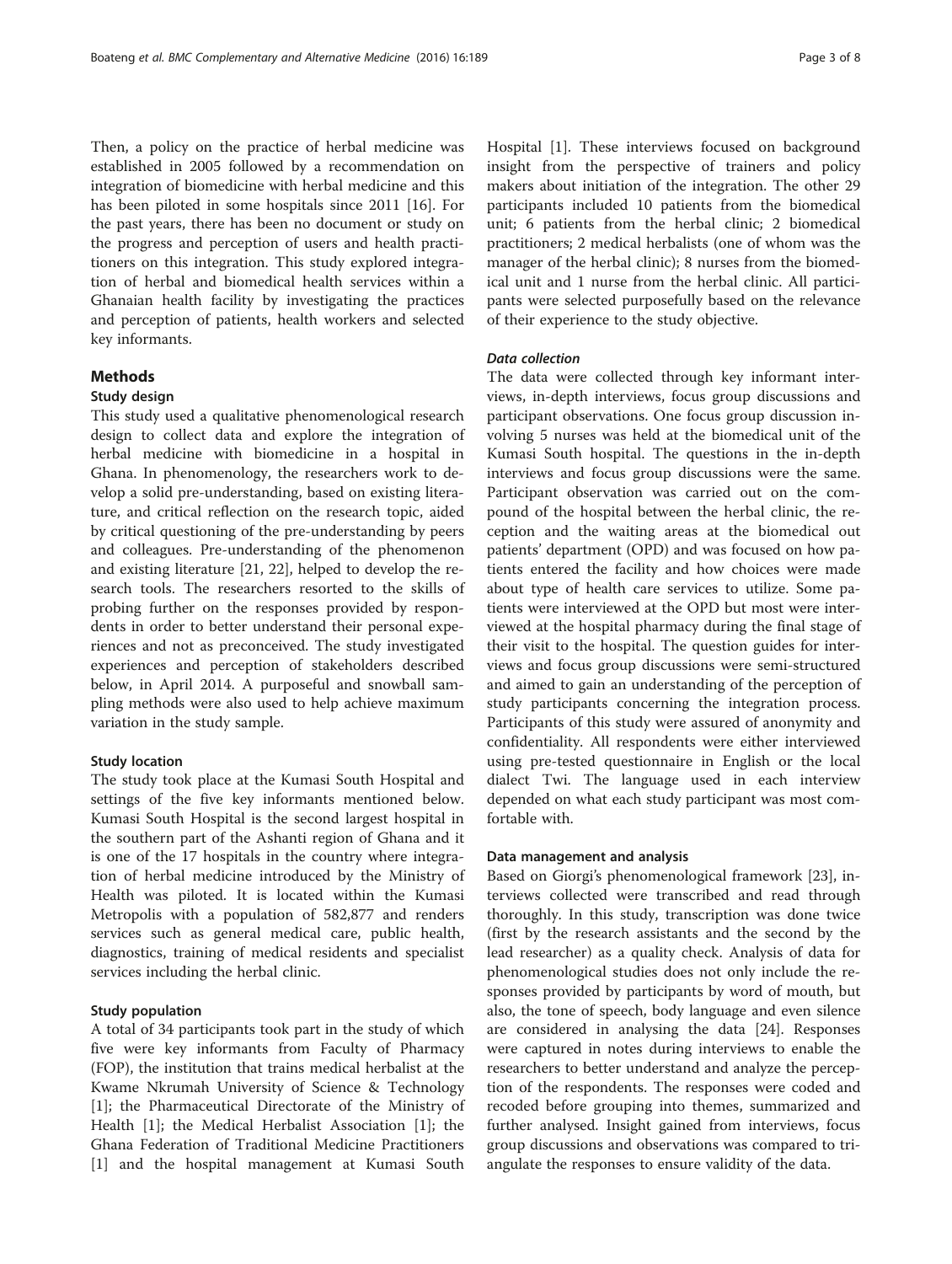#### Results

Demographically, patients interviewed in this study had an age range between 29–80 years and they included 3 men and 13 women. Two (2) of the male patients were from the biomedical treatment section of the hospital and the other from the herbal clinic. The majority (7 out of 13) of the female patients were from the biomedical treatment section of the hospital as well. Cases presented by patients from the biomedical unit included eye problems, diabetes, hypertension, pregnancy and pains in the knees. The patients from the herbal clinic commonly reported cases of general pains in the stomach, legs and waist with some cases of hypertension. Although none reported malaria, most of them said they would utilize the herbal services for treatment of malaria.

The total number of health workers interviewed was 12: biomedical practitioners (2), Medical Herbalist (2) and Nurses (8). Of these, seven were from the biomedical section and one from the herbal section. The length of time these health workers had been at post varied from one month to 28 years, with most of the Nurse respondents being general Nurses. The biomedical practitioners were both interviewed individually in one of their consulting rooms and both were female practitioners with five and seven years of working experience. The medical herbalist and the general nurse at the herbal clinic were interviewed in the consulting room at the herbal clinic. The study showed that in Kumasi South hospital the biomedical unit and herbal clinic are located on the same compound and managed by one common administrative unit, headed by a biomedical superintendent. The herbal clinic is located about 50 m from the main entrance of the hospital. Its greenish look and the inscription 'herbal clinic' distinguishes it from the main hospital block housing the biomedical unit. From participants' observation, almost all the patients went straight to the biomedical unit located at about 60 m from the entrance. The study showed that patients could access herbal medicine treatment in three main ways. The first was at the OPD of the biomedical unit where patients got their folders and checked their vital signs. This is the point where patients were separated to go to either biomedical or herbal unit. While biomedical patients received their folders, checked their vital signs and waited for their turn at the OPD, patients who wanted to use the herbal clinic were directed there after picking up their folders. These patients had their vital signs checked at the herbal clinic. Patients who attended the herbal clinic had their folders kept there for their subsequent visits. The second way a patient could access herbal medicine treatment was when the biomedical practitioner recommended herbal medicine as an alternative treatment. In those cases, the biomedical practitioner informed the medical herbalist directly, prior to the patient's visit. The third way was self-referral of the patients

themselves to the herbal clinic. In this case, the patient would acquire a new folder which would be kept at the herbal clinic for their subsequent visits.

With regard to when the integration process was initiated in Ghana, we obtained mixed answers. Whilst some key informants asserted that it was initiated from a WHO recommendation that asked countries to integrate biomedicine with traditional medicines into their healthcare delivery systems others indicated that the first graduates from the Herbal Medicine Department of the Faculty of Pharmacy, KNUST, initiated the process of the integration when they sent a formal proposal to the Ghana Ministry of Health. This view was shared by the Medical Herbalists Association as well as GHAFTRAM. According to them, the proposal was sent in 2011 and the integration process was initiated the same year. Although all key informants would associate the start of the integration to the WHO policy on traditional medicine or the proposal from the medical herbalists, no one could give a detailed description of the steps of the decision making process leading up to the pilot stage of the integration. The study found that 17 public health facilities across the country including Kumasi South Hospital had piloted the integration since 2011.

Efforts were made to locate or identify policy documents, guidelines or standing operating procedures governing the integration practices. However, we were unable to identify such documents. The only policy document some key informants referred to was the Traditional Medicine Practitioners Act 2000, which sought to regulate traditional medicine use in the country. However, we did not obtain any reliable policy information on the integration.

The study showed that medical herbalists were familiar with the Traditional Medicines' Act, but not of any policy on integration. They were of the view, however, that the existence of such a policy would be useful for the sustainability of the integration. Key findings and quotes from study participants have been assembled in a table to aid an easy overview of the different perception and experiences.

The content of Table [1](#page-4-0) underlines the variation in responses by the different study participants on how they viewed the phenomenon of integration of herbal medicine with biomedical services. The study showed that key informants were supportive of the initiative but acknowledged that the system had not fully integrated. While biomedical health workers perceived the system to be parallel than integrated, herbal medicine health workers perceived the system to be more integrated. Surprisingly, patients at the biomedical unit were not aware of herbal clinic in the hospital. Patients who had been to the herbal clinic viewed it as part of the hospital's formal services. The findings also showed that there was no policy to regulate the process of integration. The responses in this table were collected with the aid of some interview guide.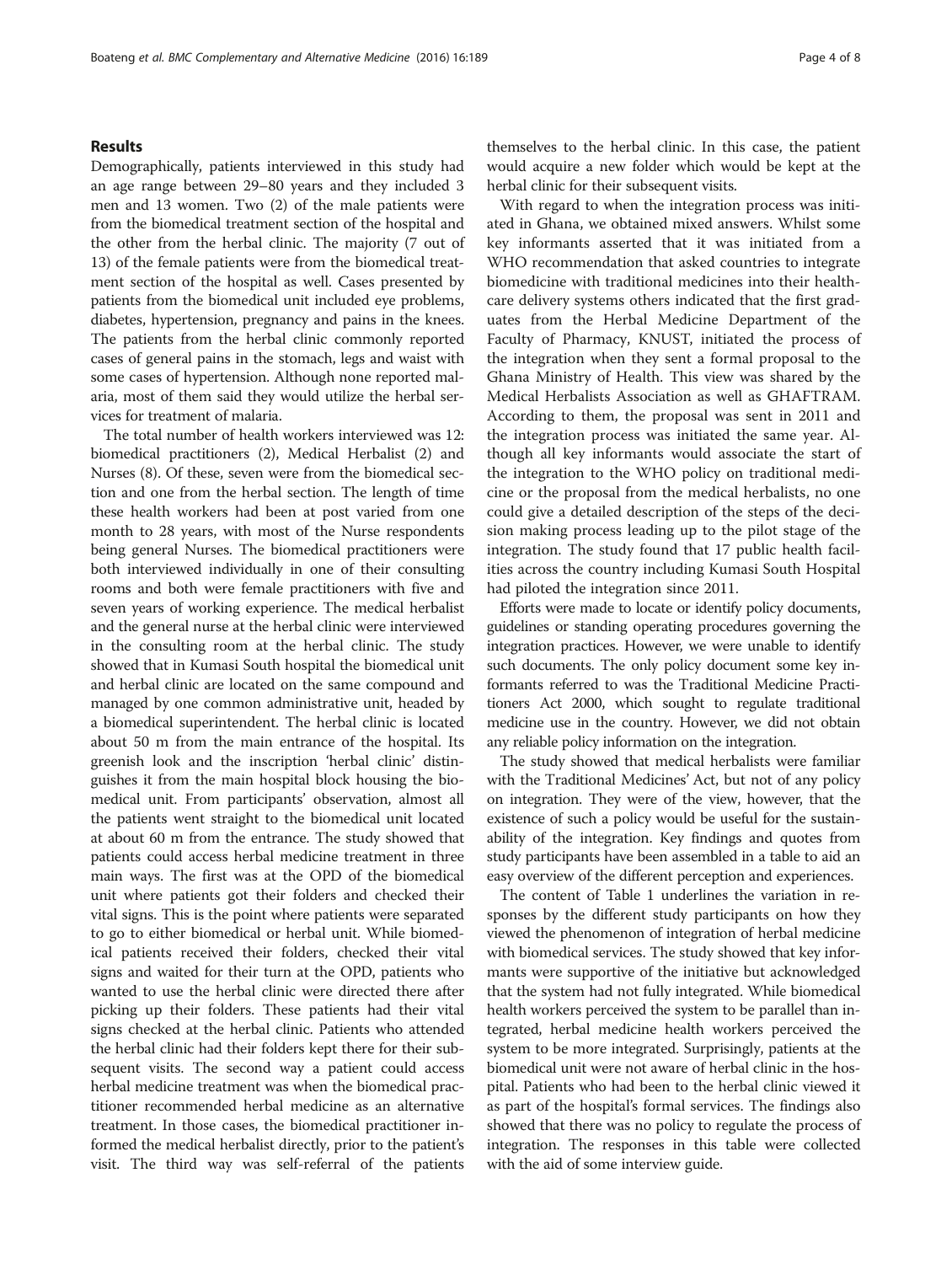<span id="page-4-0"></span>

| Table 1 Perceptions by themes and respondents The content of the table underlines the great variety in how different study |  |
|----------------------------------------------------------------------------------------------------------------------------|--|
| participants see the phenomenon of integration of herbal medicine with biomedical services                                 |  |

| Patients                                                                                                                                                                                                                                                                                                                                                                                                                                                                                                                                                                                                                                                                                                                                                                                                                                                                                                                                                                                                                                                                                                                                                                                                                                                                                                                                                                                                                                                                                                                                                                                                                                                               | Health workers                                                                                                                                                                                                                                                                                                                                                                                                                                                                                                                                                                                                                                                                                                                                                                                                                                                                                                                                                                                                                                                                                                                                                                                            | Key informants                                                                                                                                                                                                                                                                                                                                                                                                                                                                                                                                                                                                                                                                                                                      |                                                                                                                                                                                                                                                                                                                                                                             |                                                                                                                                                                                                                                                                                                                                                                                                                                                                                                                                                     |  |  |
|------------------------------------------------------------------------------------------------------------------------------------------------------------------------------------------------------------------------------------------------------------------------------------------------------------------------------------------------------------------------------------------------------------------------------------------------------------------------------------------------------------------------------------------------------------------------------------------------------------------------------------------------------------------------------------------------------------------------------------------------------------------------------------------------------------------------------------------------------------------------------------------------------------------------------------------------------------------------------------------------------------------------------------------------------------------------------------------------------------------------------------------------------------------------------------------------------------------------------------------------------------------------------------------------------------------------------------------------------------------------------------------------------------------------------------------------------------------------------------------------------------------------------------------------------------------------------------------------------------------------------------------------------------------------|-----------------------------------------------------------------------------------------------------------------------------------------------------------------------------------------------------------------------------------------------------------------------------------------------------------------------------------------------------------------------------------------------------------------------------------------------------------------------------------------------------------------------------------------------------------------------------------------------------------------------------------------------------------------------------------------------------------------------------------------------------------------------------------------------------------------------------------------------------------------------------------------------------------------------------------------------------------------------------------------------------------------------------------------------------------------------------------------------------------------------------------------------------------------------------------------------------------|-------------------------------------------------------------------------------------------------------------------------------------------------------------------------------------------------------------------------------------------------------------------------------------------------------------------------------------------------------------------------------------------------------------------------------------------------------------------------------------------------------------------------------------------------------------------------------------------------------------------------------------------------------------------------------------------------------------------------------------|-----------------------------------------------------------------------------------------------------------------------------------------------------------------------------------------------------------------------------------------------------------------------------------------------------------------------------------------------------------------------------|-----------------------------------------------------------------------------------------------------------------------------------------------------------------------------------------------------------------------------------------------------------------------------------------------------------------------------------------------------------------------------------------------------------------------------------------------------------------------------------------------------------------------------------------------------|--|--|
|                                                                                                                                                                                                                                                                                                                                                                                                                                                                                                                                                                                                                                                                                                                                                                                                                                                                                                                                                                                                                                                                                                                                                                                                                                                                                                                                                                                                                                                                                                                                                                                                                                                                        | <b>Biomedical Nurses</b>                                                                                                                                                                                                                                                                                                                                                                                                                                                                                                                                                                                                                                                                                                                                                                                                                                                                                                                                                                                                                                                                                                                                                                                  | Biomedical doctors                                                                                                                                                                                                                                                                                                                                                                                                                                                                                                                                                                                                                                                                                                                  | Medical herbalist                                                                                                                                                                                                                                                                                                                                                           |                                                                                                                                                                                                                                                                                                                                                                                                                                                                                                                                                     |  |  |
| Theme: perceptions of herbal medicine:                                                                                                                                                                                                                                                                                                                                                                                                                                                                                                                                                                                                                                                                                                                                                                                                                                                                                                                                                                                                                                                                                                                                                                                                                                                                                                                                                                                                                                                                                                                                                                                                                                 |                                                                                                                                                                                                                                                                                                                                                                                                                                                                                                                                                                                                                                                                                                                                                                                                                                                                                                                                                                                                                                                                                                                                                                                                           |                                                                                                                                                                                                                                                                                                                                                                                                                                                                                                                                                                                                                                                                                                                                     |                                                                                                                                                                                                                                                                                                                                                                             |                                                                                                                                                                                                                                                                                                                                                                                                                                                                                                                                                     |  |  |
| Patients generally used<br>herbal medicine alongside<br>biomedicine for various<br>reasons:<br>-"some diseases do require<br>herbal medicine or a<br>combination of both" (female,<br>food seller, 41 year)<br>- when biomedicine is not<br>effective enough or does not<br>entirely solve the problem,<br>herbal medicine may be used"<br>(P5, female, dressmaker.<br>29 years)<br>Patients also mentioned<br>concerns about herbal<br>medicine in general:<br>- "they are good especially<br>when you get good herbal<br>medicines with the correct<br>prescription. The fear is that<br>most of them are without<br>prescription, sometimes bad<br>people also prepare unsafe<br>herbal medicines" (P5, female,<br>dressmaker. 29 years)<br>- "the dosage is not always<br>accurately dispensed" (P1, male,<br>retired chief inspector, 72)<br>Patient mentioned their<br>interest in seeing biomedical<br>technology to the practice of<br>herbal medicine:<br>"if you can use machines to<br>detect the level of cure or<br>treatment of diseases with the<br>herbal clinic, we would<br>appreciate it" (P1, male, retired<br>chief inspector, 72 years)<br>One patient was an herbal<br>medicine provider and said:<br>"Yes, I am an ardent user of<br>herbal medicine. God gives me<br>visions and I give them certain<br>medicines to treat their illness.<br>Some patients came to me<br>suffering from fibroid and I<br>gave them herbal medicines<br>for treatment. I personally use<br>it too and because of my<br>constant usage I don't fall sick<br>a lot"(P2, female, farmer, old<br>woman not certain of her age)<br>Theme: Perception of integration | The majority of the nurses<br>acknowledged the<br>important role that herbal<br>medicine plays in patients'<br>treatment choice<br>The providers also shared<br>their own interest in using<br>herbal medicine. A staff<br>nurse said: "Herbal<br>medicines are good. I used<br>herbal medicines when I was<br>not [yet] a health<br>professional. I will<br>recommend herbal<br>medicines to other patients"<br>The tendency of some<br>herbal medicine<br>practitioners to claim that<br>one remedy could cure<br>several illnesses was found<br>to be dishonest<br>Nurses applauded that<br>scientific methods were<br>increasing applied in<br>testing and prescriptions of<br>herbal remedies.<br>It was noted that it is<br>better that herbal remedies<br>be prescribed within the<br>hospital setting than outside:<br>"Herbal medicine in the<br>hospital now goes through<br>research before it is<br>administered. Also people<br>now accept it because it is<br>in the hospital and prepared<br>under hygienic conditions"<br>(female nurse, interview)<br>"It motivates patients to<br>come to the hospital<br>because herbal medicine is<br>easily accessible" (male,<br>anesthetist, FGD). | Doctors were generally<br>skeptical towards herbal<br>medicine but thought it<br>safer when provided from<br>the hospital<br>I think it would be better to<br>come to the herbal clinic for<br>medicines than go to any<br>place for medicines" (female,<br>doctor 1)<br>"I sometimes refer patients to<br>herbal clinic especially<br>patients who are not<br>financially sound to<br>purchase their drug,<br>provided there is an herbal<br>medicine option" (female,<br>biomedical doctor 2).<br>"There have been<br>proliferation of herbal<br>medicines and structures<br>have been built for that<br>purpose. People are trained<br>to cater the needs of<br>patients. I have used herbal<br>medicines for food<br>poisoning. | The medical herbalists all<br>appeared enthusiastic about<br>Positive towards the concept<br>"We respect each other but<br>how integrated the system<br>is, is dependent on<br>individual's perspective."<br>(Medical herbalist, 2.)<br>"When patient's condition<br>requires surgical operation,<br>the case is referred to the<br>main hospital.<br>(medical herbalist 1) | Key informants all<br>expressed positive<br>sentiments about herbal<br>medicine in the sense that<br>they supported the<br>integration in theory:<br>"Ghana has started some<br>kind of integration of herbal<br>treatments into the health<br>system. Currently, it is<br>parallel". (Ministry of Health)<br>"The system has not been<br>fully integrated". There is<br>sometimes cross referral".<br>(hospital management)<br>"Sometimes, we become<br>confused with collaboration<br>and integration. It is not fully<br>integrated" (GHAFTRAM). |  |  |
| Patients we encountered in                                                                                                                                                                                                                                                                                                                                                                                                                                                                                                                                                                                                                                                                                                                                                                                                                                                                                                                                                                                                                                                                                                                                                                                                                                                                                                                                                                                                                                                                                                                                                                                                                                             | Nurses did not perceive                                                                                                                                                                                                                                                                                                                                                                                                                                                                                                                                                                                                                                                                                                                                                                                                                                                                                                                                                                                                                                                                                                                                                                                   | Did not see integration but                                                                                                                                                                                                                                                                                                                                                                                                                                                                                                                                                                                                                                                                                                         | Perceived a strong                                                                                                                                                                                                                                                                                                                                                          | Positive towards integration                                                                                                                                                                                                                                                                                                                                                                                                                                                                                                                        |  |  |
| the out-patients' department<br>were not always aware that<br>there was a herbal clinic on<br>the compound<br>Some patient saw the<br>integration as a way of                                                                                                                                                                                                                                                                                                                                                                                                                                                                                                                                                                                                                                                                                                                                                                                                                                                                                                                                                                                                                                                                                                                                                                                                                                                                                                                                                                                                                                                                                                          | service to be integrated.<br>"we are not integrated or<br>working together" (female,<br>nurse 1)<br>"Not really integrated. It is<br>seen as another unit. It is the                                                                                                                                                                                                                                                                                                                                                                                                                                                                                                                                                                                                                                                                                                                                                                                                                                                                                                                                                                                                                                      | parallel collaboration<br>"not for see any integration<br>anytime soon,<br>"It has not really worked, I<br>think it is more parallel"<br>(female biomedical doctor 1)                                                                                                                                                                                                                                                                                                                                                                                                                                                                                                                                                               | integration<br>"we work hand in hand with<br>biomedical unit" (medical<br>herbalist 2)                                                                                                                                                                                                                                                                                      | "We decided to assign some<br>general nurses to the herbal<br>clinic when it started with<br>one medical herbalist". We<br>did this on our own."<br>(Hospital mgt.)                                                                                                                                                                                                                                                                                                                                                                                 |  |  |

authorizing the use of herbal patient's choice" (female, nurse, FGD)

medicine.

(Hospital mgt.) "I don't have a problem with either it being integrated or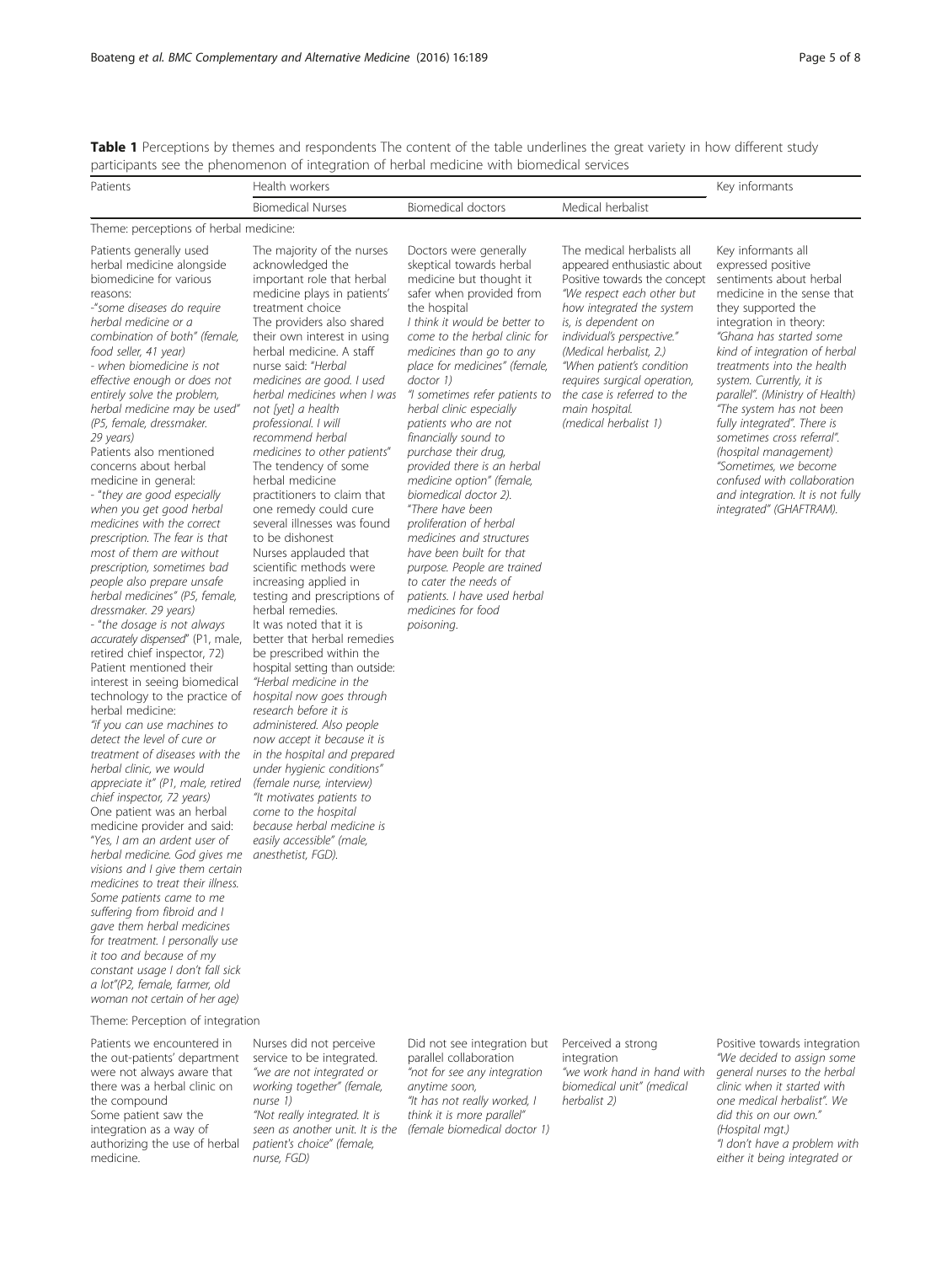Table 1 Perceptions by themes and respondents The content of the table underlines the great variety in how different study participants see the phenomenon of integration of herbal medicine with biomedical services (Continued)

"As you can see, this means herbal medicines are good. Some diseases require the use of herbal medicines so people will come here for treatment." (P4, female, 41 year, biomedical) "Not aware of existence of herbal clinic. Some disease require herbal medicine" (P2, old female, not sure of age, biomedical) Patients were positive towards the concept, they felt it was safer. "It is a good initiative. The herbal medicines will complement the biomedical medicines" (P6, male, 36 years, biomedical) "It very good. because when visited, the main hospital and herbal clinic and combined, both really worked well" (P16, male, 51 year; P20, female 60 year, herbal)

Theme: Experiences of integration-related practices

Patients used the same laboratory "At the herbal clinic, they let you go for laboratory tests before you are treated. I think they help". (P20, female, 60 year, herbal) "I first went to the hospital for my folder because I had used the biomedicine and it did not help me." (P17, female, 21 year, herbal)

Some nurses saw the outpatient department as the only point of integration "Patients go straight to the herbal center when they have their folders from the OPD and most people like herbal medicine" (female, nurse, FGD)

"We have not admitted any patient who uses herbal medicines and biomedical medicines. I don't think it is integrated, because we are not working together with them". (female, nurse, interview)

Doctors' experiences concerning integrationrelated practices varied greatly. Some did not see any integration: It has not really worked. You are in between two choices. It is the patients' choice to choose between biomedical medicines and herbal medicines. It is not really integration. (female, senior medical officer) "There is no information flow consultation and referred to between us. But they sometimes have presentations on herbal medicine in Ghana". (female, senior medical officer 1) Another doctor saw it differently: The information flow is very good. We have the prescribers meeting. They decide what is to be done. They make presentations on what has happened (female, senior medical officer 2) Yes, we do transfer some of the patients to the herbal clinic especially the men who suffer from ED. The herbalist is my friend. The biomedical drugs are expensive (Female, senior medical officer)

Medical herbalists perceived the out-patient department and the laboratory as points of integration. "The integration system is very strong. There are sometimes intra referrals from herbal to biomedical and vice versa". "Patient goes to OPD, then to herbal clinic, we check vital stats, then patient will be examined during the lab if necessary. We ensure continuity for review" (medical herbalist 1).

parallel. The main focus is to make the patient satisfied. The second is to make sure it is of high quality"(association of medical herbalists)

Key informants perceived referrals as ways of integration. "In case there is a challenge, we confer with them. We do cross referrals. If we realize that a patient needs the biomedical medicines, then we refer them to the main stream hospital. On the other hand, we get cases if a patient has been on biomedical medication and still it is not working". (association of medical herbalist)

Note: Kindly insert table just before the summary of findings in the results section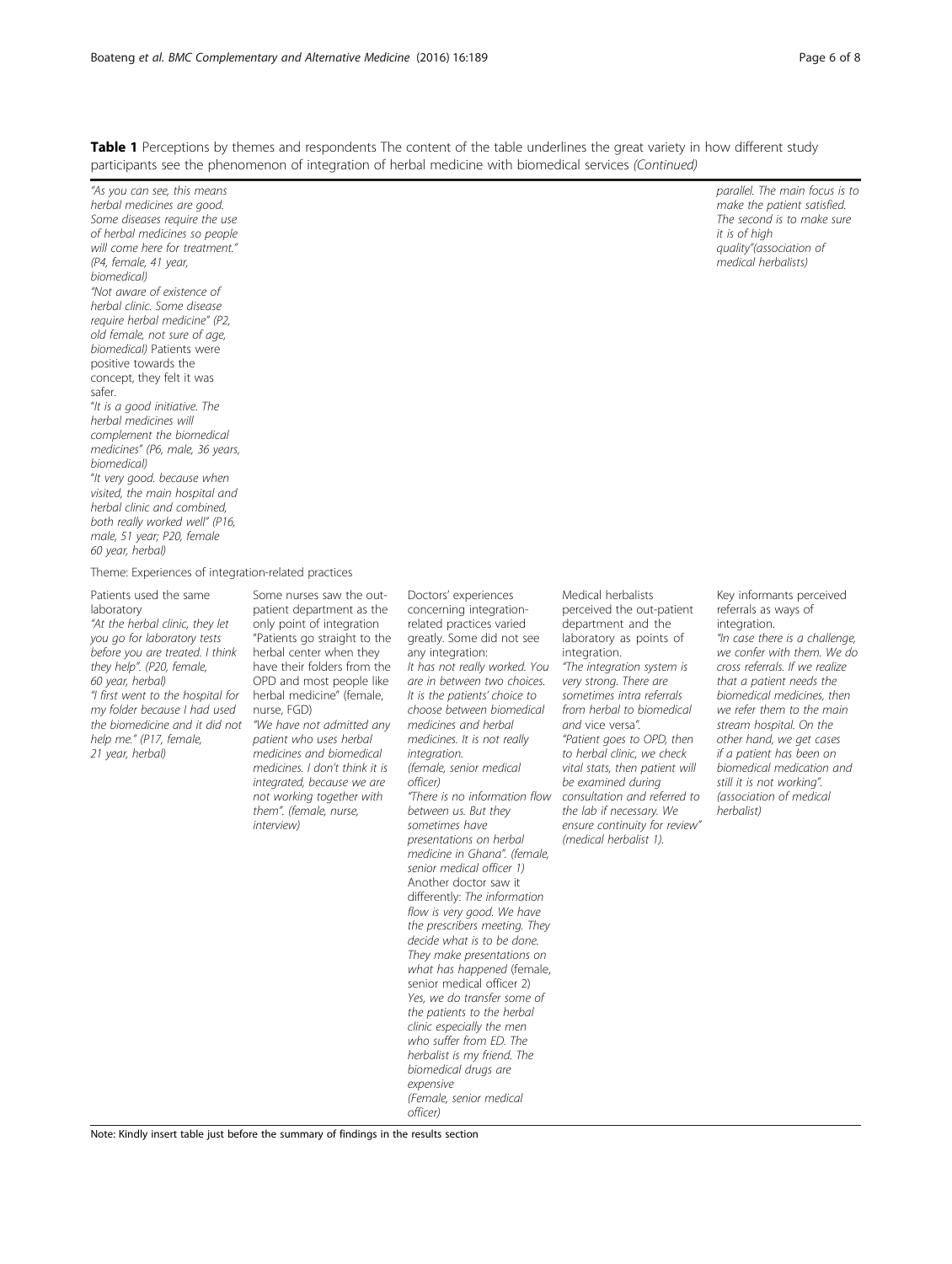#### **Discussion**

The inclusion of herbal medicine at biomedical facilities and piloted at 17 hospitals in Ghana attest to the important role herbal remedies play in the populations' treatment practices. The absence of a policy that outlines the goals and scope of the integration is interesting and probably also one of the explanations why study participants viewed the integration so differently. It is unknown to all what integration actually meant and the procedures and practices that should be in place for the two kinds of services to be integrated. The phenomenon under study here is thus illusive: study participants had ideas about what constituted integrated services but there were no agreed criteria to determine how and when services could be considered integrated.

In Ghana, the biomedical health care system can be viewed as structurally superior, whilst herbal medicine, and possibly other local healing traditions, can be viewed as functionally strong. Herbal medicine does not have the same privileges in terms of Government support, coverage by national health insurance scheme and infrastructure as the biomedical health care system, although it is widely practiced and utilized by the population. Biomedicine can be perceived to rank higher in the hierarchy of health care systems given its association with modernity, technology and science. For patients and professionals, this association to science and technology is important and may influence their health seeking behaviour. When patients discussed herbal medicine in relation to integration, they stressed the attractiveness of transferal of biomedical practice technology such as research into efficacy and dosage standardization as well as the attractiveness of integrating biomedical procedures such a laboratory tests into herbal medical services. A study from Ghana [\[25](#page-7-0)] showed that biomedical practitioners were willing to support the integration if only it was a directive from the Ministry of Health with well outlined roles and operating procedures applying to all stakeholders.

Considering the concept of governmentality - the government of peoples to fulfil the state's objectives [[20](#page-7-0)] the move to integrate herbal and biomedicine can be seen as an attempt to discipline and control both the user, the provider and the herbal medicine remedies. This is by way of directing the population towards providers using herbal medicine that is closely associated to and governed by scientific scrutiny and standardization: produced, packaged, and dispensed under the control of the health care facility. A study in Vietnam [\[26\]](#page-7-0) about modernizing herbal medicine through the scientific approach considered this sense of control as a way of protecting and promoting public health [[26](#page-7-0)]. In this process, although the objective is to promote the health and welfare of the population, it is also a way of controlling the use of herbal medicine in the country. As can be seen in this current study, one objective is to provide a one-stop treatment point for patients, which can be explained by the concept of governmentality as creation of a compliant being.

The integration could also be seen as a move to control the practice of herbal medicine, favouring those who have a university degree over those who practice herbal medicines in the communities. As could be seen in the study on "a traditional healers' training model in rural Nepal, strengthening their roles in community health" [[27\]](#page-7-0), the introduction of herbal medicine in Ghana is a way of officially recognizing herbal medicine as a treatment option in the country and as well a way of controlling the practice of herbal medicine in Ghana.

#### **Limitations**

The responses of most respondents may have been influenced by the setting where the study took place because although studies show that 70 % of Ghanaians use herbal medicine [[28](#page-7-0)], the responses from this study showed that most patients would prefer biomedicine to herbal medicine. Also since this hospital is the second largest hospital in the south of Ashanti Region, it is possible that some patients were on referral from other hospitals and this might have accounted for the responses that they did not know the existence of herbal clinic. All the same, since this study adapted phenomenology, which seeks to describe the experiences of people just as they are and not to analyze [[21](#page-7-0)], the study reported the responses exactly as provided. This is likely to introduce some variation in responses from a study which is carried out with the same objectives but different setting. Whilst there may be limitations inherent in the study design and methods used, these by no means compromise the results reported. Being a qualitative study with the small sample size and mostly based on subjective answers limits the extent to which these findings can be generalised le.

#### Conclusion

The study shows that integrating herbal medicine into a biomedical health facility or hospital is understood differently by different stakeholders. There were also varied perceptions on the kind of integration operating in the hospital and whilst this could be attributed to the absence of a clearly defined policy, this has serious implications on the success of the integration process. With the study design and a population within a similar context like the hospital chosen, this study could be applied in a mixed sample population (patients, medical herbalists or traditional practitioners, bio-medical practitioners and management) and similar findings might be acquired. This study recommends a larger multi-facility study in representative hospitals in the country which are undergoing similar health system changes to contribute generalizable evidence to inform on the integration process and future policies.